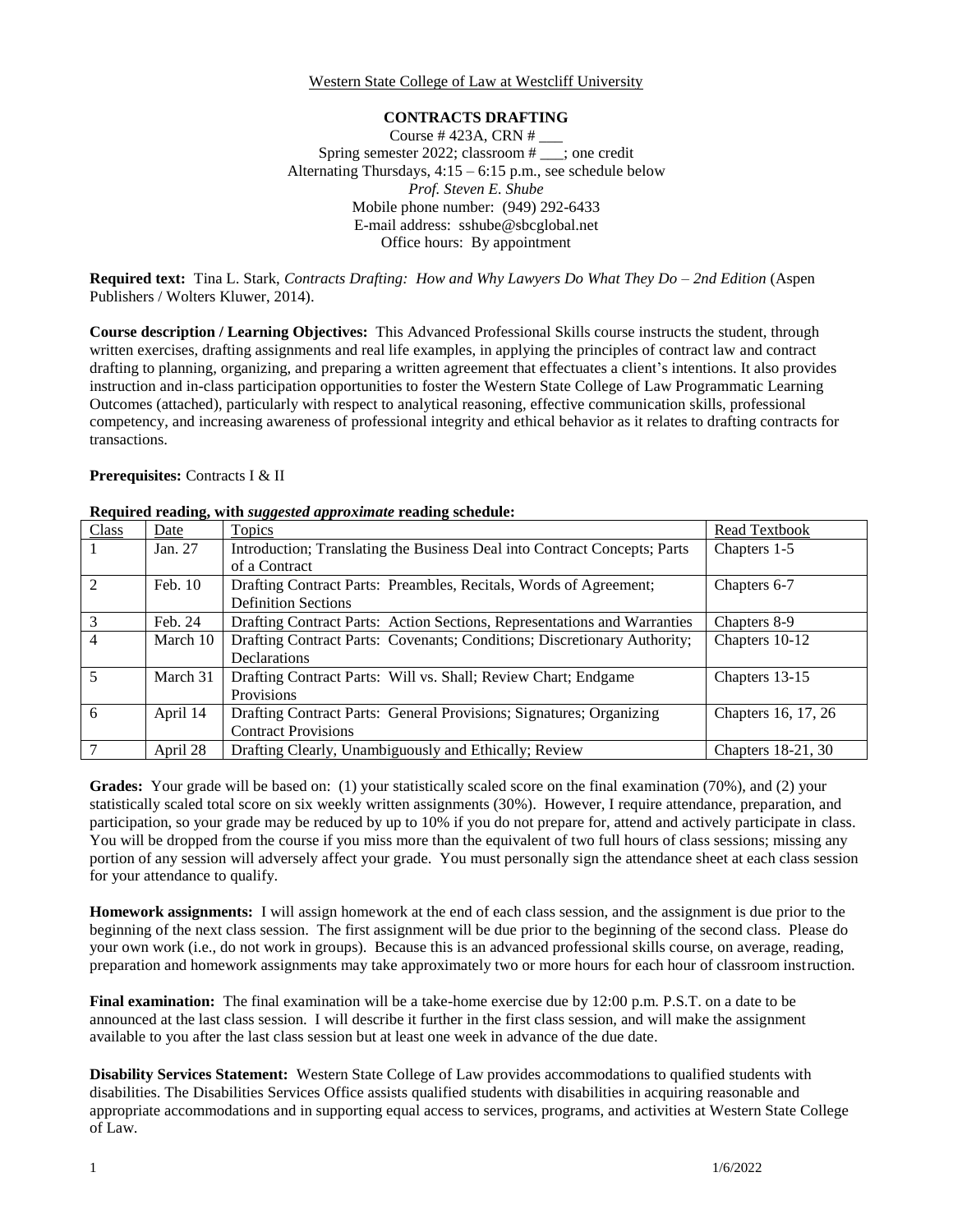To seek reasonable accommodations, a student must contact Senior Assistant Dean Donna Espinoza, Student Services Director and Disabilities Services Coordinator, whose office is in the Students Services Suite. Dean Espinoza's phone number and email address are: (714) 459-1117; [despinoza@wsulaw.edu.](mailto:despinoza@wsulaw.edu) When seeking accommodations, a student should notify Dean Espinoza of her or his specific limitations and, if known, her or his specific requested accommodations. Students who seek accommodations will be asked to supply medical documentation of the need for accommodation. Classroom accommodations are not retroactive, but are effective only upon the student sharing approved accommodations with the instructor or professor. Therefore, students are encouraged to request accommodations as early as feasible with Dean Espinoza to allow for time to gather necessary documentation. If you have a concern or complaint in this regard, please notify Dean Espinoza; or please notify Dean Allen Easley at **aeasley@wsulaw.edu or** (714) 459-1168. Complaints will be handled in accordance with the College of Law's "Policy against Discrimination and Harassment."